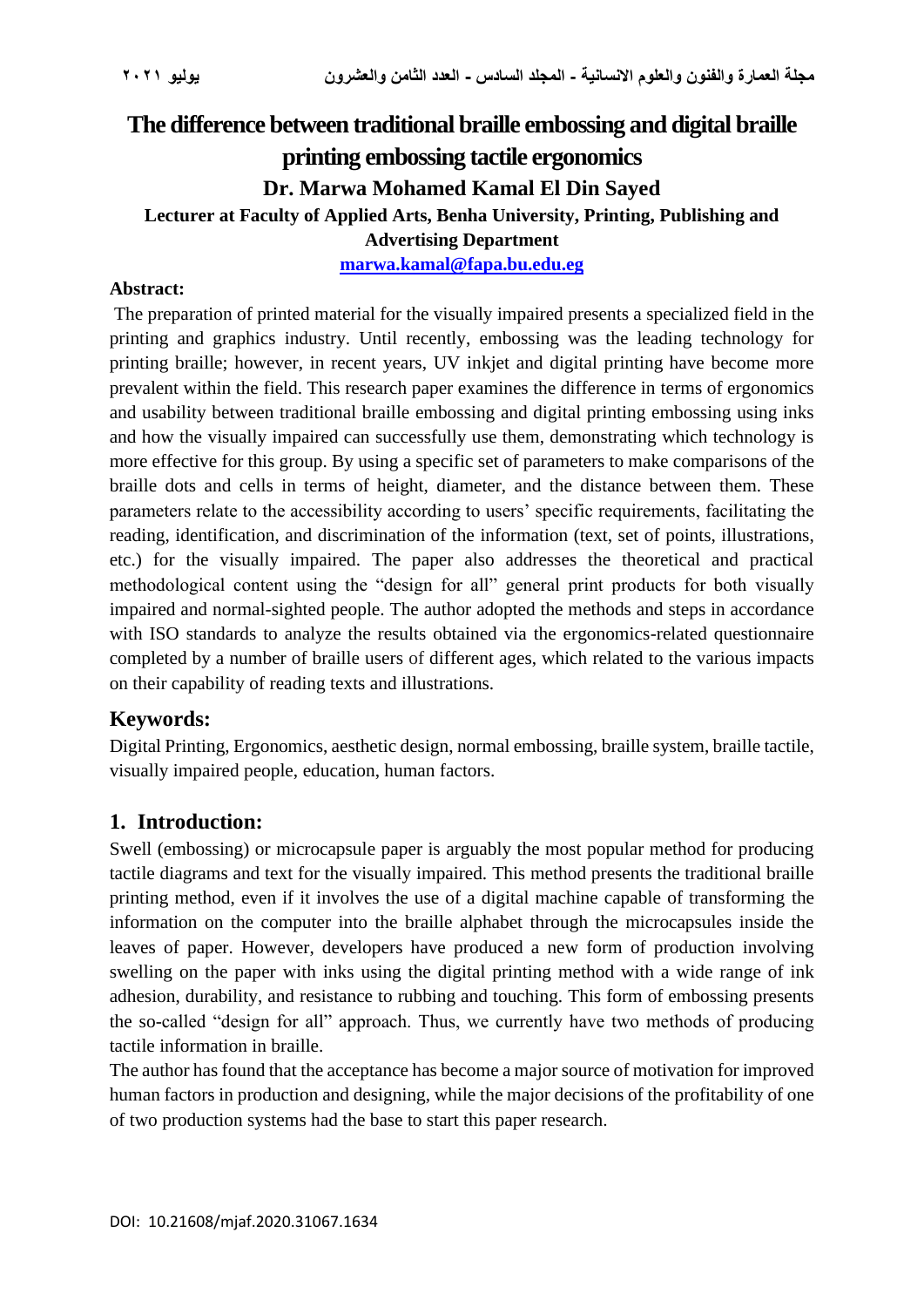## **2. The importance of the research**

It is important to better understand the issues faced by the visually impaired when reading using the braille system and the attendant ergonomics of both traditional embossing production and the new digital printing technology embossing the use of inks.

## **3. The aim of the research are**

1. To compare the performances among a sample of individuals in recognizing the text when presented with traditional embossing and digital printing.

2. To identify the differences in performance across the selected visually impaired individuals.

3. To generate recommendations for the most suitable method for achieving the optimal human ergonomics.

## **4. Research methodology**

The study is based on experimental analytical research aimed at describing and applying digital printing and traditional embossing methods for braille before analyzing the human factors and the ergonomics in relation to both methods.

## **5. Operational definitions**

**Visually Impaired:** A person is defined as visually impaired if they have no vision, greatly reduced vision, or partial vision but can read using a tactile braille system without the assistance of a sighted person or assistive technology.

**Practical problems:** Practical problems can be defined as difficulties or problems faced by the visually impaired in terms of tactile reading.

**Expert**: An expert is defined as a visually impaired trainer or teacher working with both visually impaired and normal-sighted individuals.

## **6. Braille**

The braille writing system is made up of embossed dots within a cell composed of a 3 x 2 configuration wherein three dots are arranged vertically and two horizontally. Each dot in a braille cell is numbered based on its position, from 1 for the top-left dot to 6 for the lower-right dot. This six-dot braille system is the most widespread and popular system in many countries, while a number of countries have also introduced the eight-dot braille system for certain functions. The embossed single dots or a combination of dots in a braille cell represents a letter, a word, a number, or another character as determined by its rule of use in any particular language. The braille system is extremely limited and the introduction of new and complicated symbols can only be done through the contraction and combination of the existing braille cells (Zarif, 2014, Figure 1). Visually impaired individuals learn by touching and feeling the system of dots (S. Uma, 2018).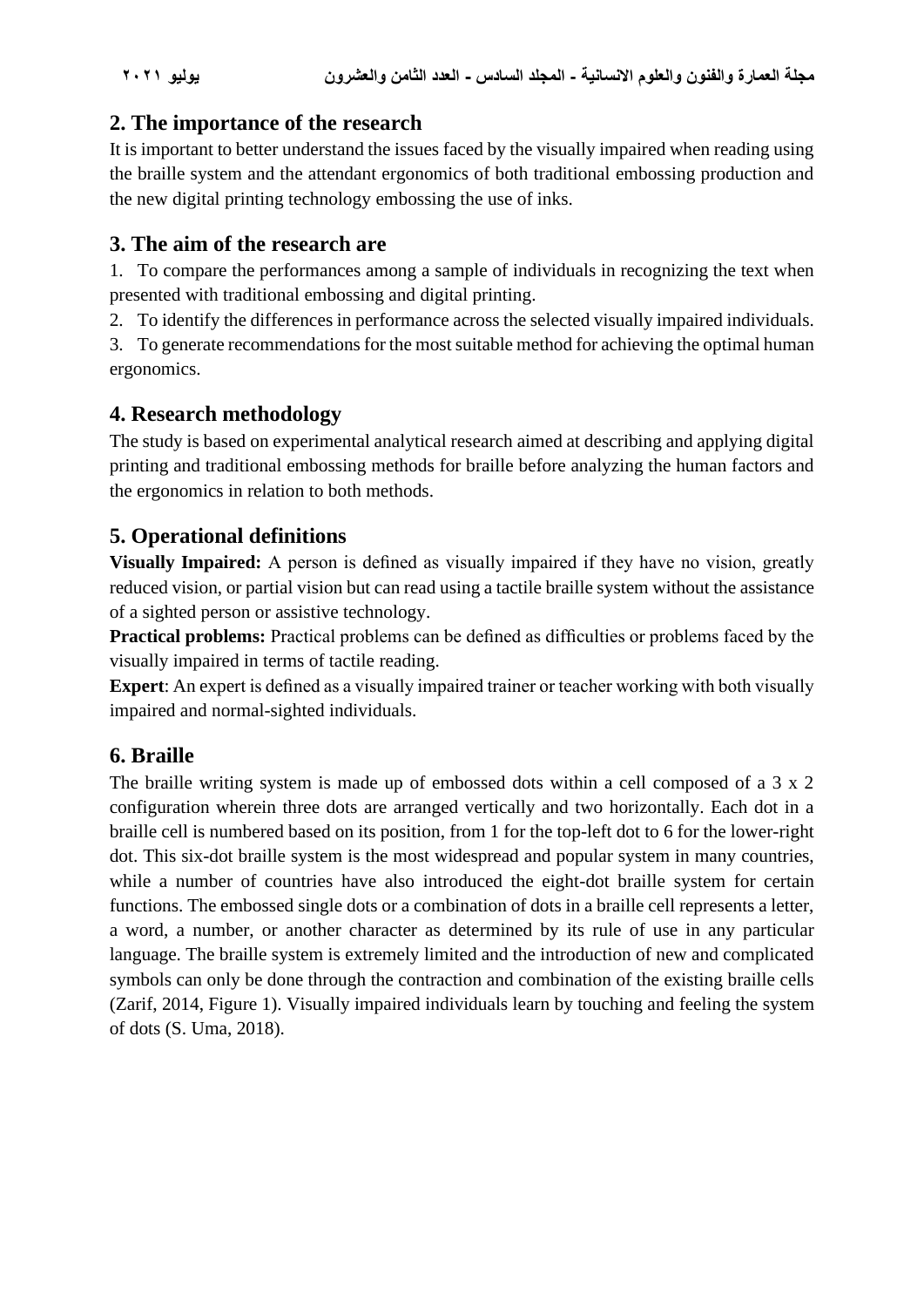

## **6.1 Tactile communication**

Tactile communication relates to the sensation perceived via the sense of touch. Blind and visually impaired individuals rely heavily on touch feedback, while those who are both blind and deaf are totally dependent on their sense of touch. Tactile technology can enhance the capabilities of the visually impaired through facilitating the navigation.

### **6.1.1 Braille parameters should consider**

1. Tactile recognition of prints.

- 2. Adequate height and size.
- 3. The number of selected raised objects, their formation, and the selected texture.

4. The width of the tactile lines (thinner lines can be used for defining the edges of less important but still significant features).

5. The number of lines (should be kept to a minimum).

6. The fact that the text written in braille occupies more space should be considered. It is suitable to use larger but not too large braille fonts for easier reading. The regulations define the specific dimensions of the braille cells and the individual dots (German Institute for Standardization, 2007, ISO 17351, 2013)

### **6.1.2 ISO Standards**

• ISO 9241-11: describes in detail how users should interact with a product to indicate its usability. Briefly, the recommended technique is to record users while they interact with the product.

• ISO 17531-2013: describes in detail the braille on packaging for medicinal products, which includes braille cell specification and dot height, burst through, labeling, and the determination of the braille legibility.

## **6.2 Relationship between ergonomics and language**

Ergonomics is the approach that applies scientific data and principles to the design of equipment, products, tasks, devices, facilities, environments, and systems to meet the needs of human productivity, comfort, safety, and health (Board of Certification in Professional Ergonomics (BCPE), 2002). Elsewhere, the Human Factors and Ergonomics Society (HFES) define ergonomics (or human factors) as the scientific discipline concerned with the understanding of the interactions between humans and other elements of a system, and as the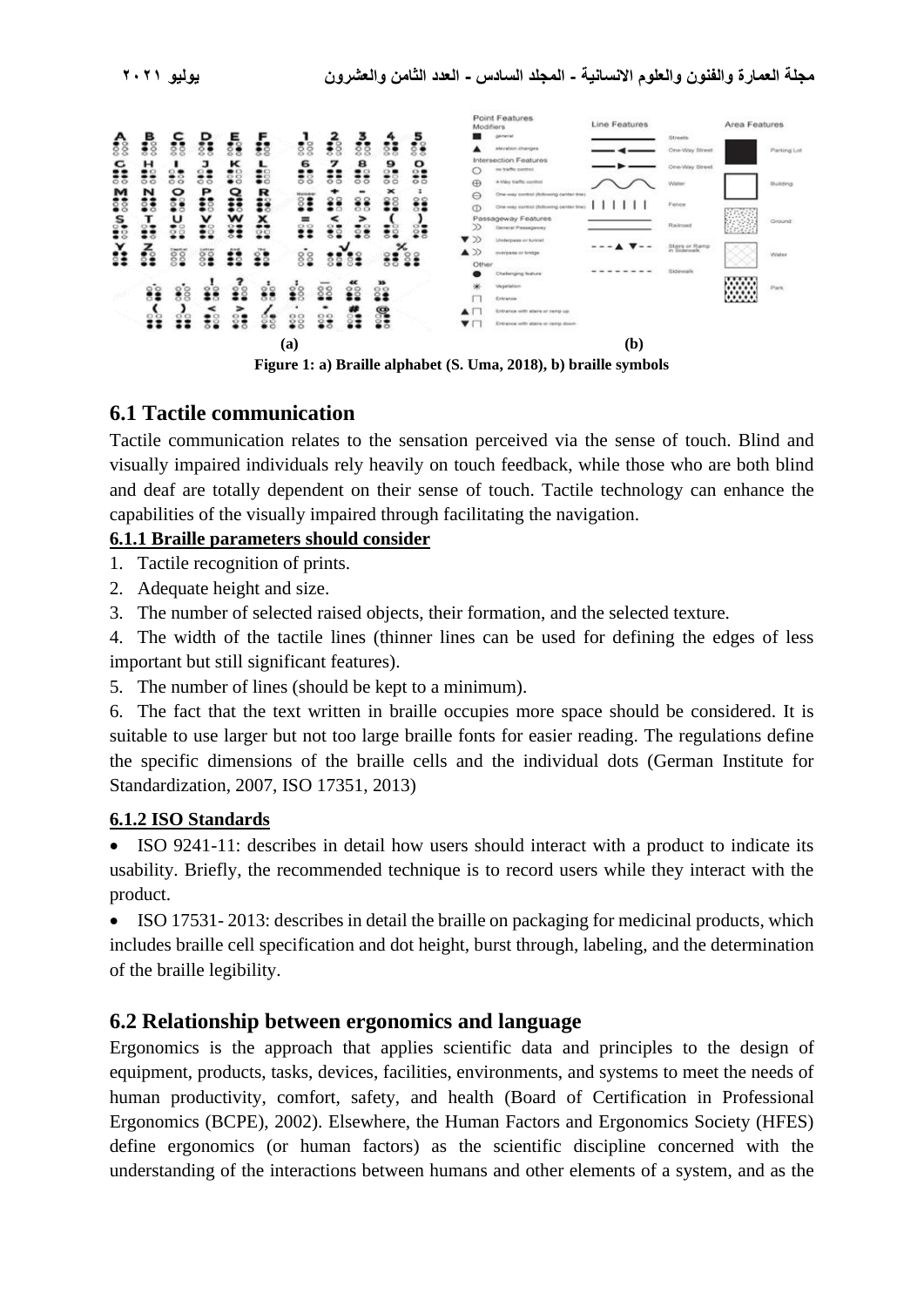profession that applies theory, principles, data, and other aspects to design to optimize human well-being and overall system performance (HFES).

### **6.2.1 The goals of the work on human factors**

1. Improving the productivity and efficiency of performance. With any reduction in time and any increase in performance accuracy, manpower requirements, and thereby costs, are reduced. 2. Reducing personnel recruitment and training requirements, minimizing the selection criteria you must impose, and the training effort required for development of adequate personnel which can be directly translated into cost saving.

3. Improving the safety of a product. Safety has huge indirect payoffs in terms of reduced legal liabilities. The cost of the exposure to personal liability cases involving design negligence has become a real issue for most major industrial organizations.

4. Promoting consumer acceptance. Acceptance has become a major source of motivation for improving human-related design aspects, with application design an integral part of the system itself. Under these conditions, the human aspects of the design become an integral part of its competitive advantage (R. Paw 1978).

The reality is that the professionals dealing with the human factors are generally good at scientifically measuring the effects of our work. The issue is that our metrics are often very different to the factors that the customers and the decision makers are concerned with. To be successful, we need to translate our metrics into their metrics. Table 1 shows the attendant value proposition.

| The Value Proposition (Endsley 2012)       |                                                                       |
|--------------------------------------------|-----------------------------------------------------------------------|
| <b>Human Performance</b><br><b>Metrics</b> | <b>System Performance Metrics</b>                                     |
| <b>Task Time</b>                           | <b>Manning Levels</b>                                                 |
| <b>Error Rates</b>                         | <b>Mission Success Rates</b>                                          |
| Workload<br>$\bullet$                      | <b>Production Rates</b>                                               |
| <b>Situation Awareness</b>                 | <b>Downtime Costs</b>                                                 |
| <b>Physiological Measures</b>              | Cost Savings (accident costs,<br>medical costs, training time . etc.) |
| Reach/Fit                                  | <b>Product Sales</b>                                                  |
| Usability                                  |                                                                       |
| <b>Our Metrics</b>                         | <b>Their Metrics</b>                                                  |

**Table 1. The value proposition (Endsley, 2012)**

## **7. Ergonosemiotics**

Every language has its own conventional symbols. A good designer considers the different cultural and linguistic symbols of the target country when creating a product's instructions. In writing instruction by ergonosemiotics rules the braille alphabets for the blinds considered. In general, ergonomic semiotics is a suggested name for this approach, which is a combination of linguistics, semiotics, and ergonomics (Dastenaee, 2019)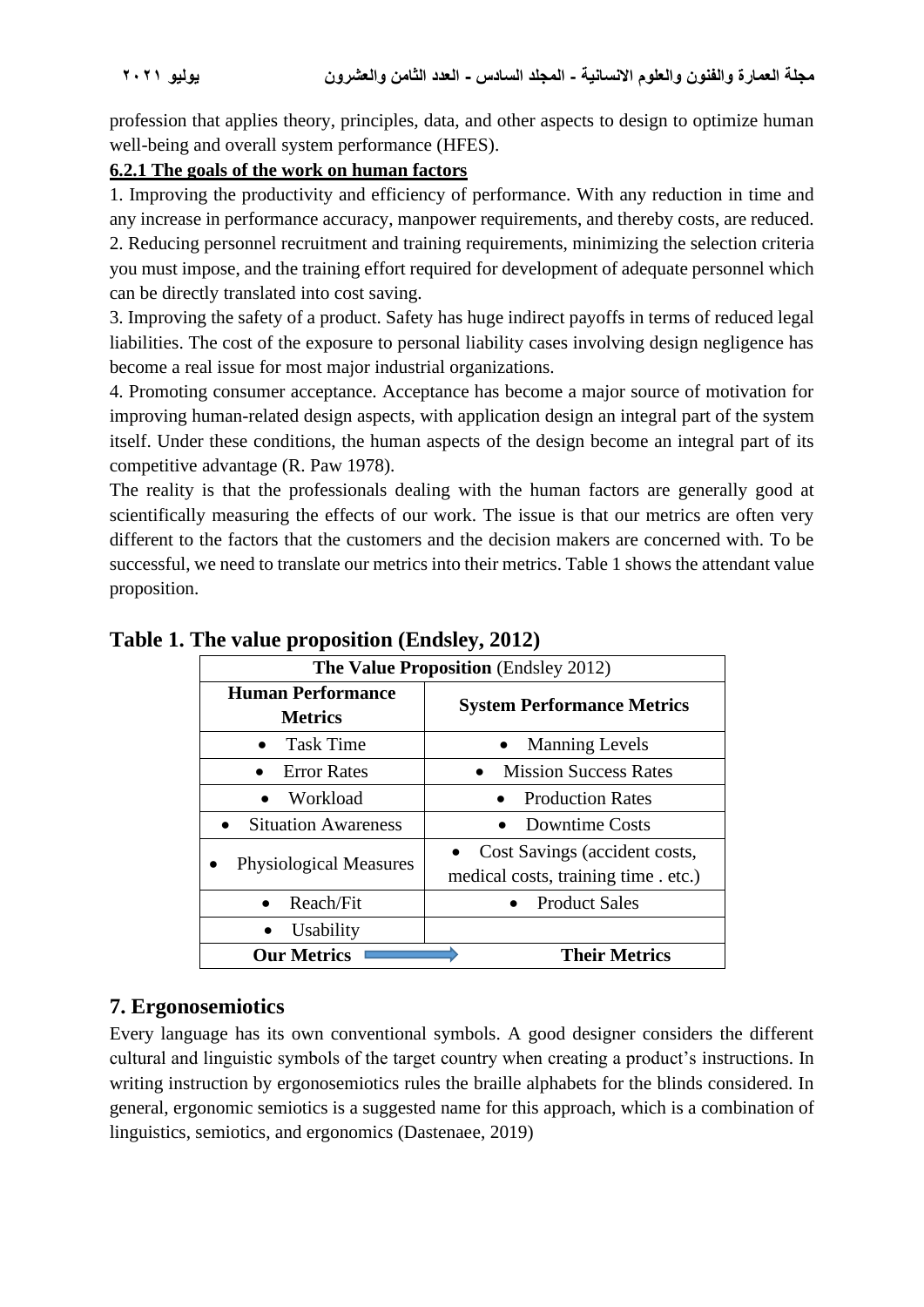#### **7.1 Methodological approach: Knowledge of the "use" context as a design reference**

Starting with the "design for all" approach, of particular interest are the content and intervention philosophy of the International Classification of Functioning, Disability and Health (ICF) and the international regulations provided by the ISO, pursuant to standard I20282/2006, "Ease of operation of everyday products (daily use) – Part 1: Design requirements for context of use and user characteristics," as well as the ISO/IEC Guide 71/ 2001, "Guidelines for standard developers to address the needs of older persons and persons with disabilities."

The ICF classification describes the individual health conditions according to three different perspectives or dimensions:

1) Body functions and structures: this refers to the actual anatomy and physiology/psychology of the human body.

2) Activity and participation: this refers to the individual's functional status, including in terms of communication, mobility, interpersonal interactions, self-care, learning and applying knowledge.

3) Contextual factors: these include any environmental factors that are not necessarily within the individual's control, such as family, work, government agencies, laws, and cultural beliefs, as well as personal factors such as race, gender, age, educational level, and coping style. Personal factors are not specifically coded in the ICF due to the wide variability among cultures. However, they are included in the framework since, while they may be independent of the health condition, they may have an influence on how an individual function.

These three dimensions allow for defining the functional levels, which are designed according to the contextual factors, including the environmental and personal factors.

From a methodological point of view, a number of reference points can be pinpointed for the development of an integrated approach to the Ergonomics - design for all concept that may allow for the integration of braille into the printing technology specified for the use of sighted individuals (Tosi, 2012). In short, an effective approach would involve using the same printed products, such as books or packaging products, for both sighted and visually impaired individuals. This point relates to the contribution that the methodological setup of ergonomics can make to the design for all approach. Both the cognitive tools and the methods of assessing the ergonomic quality of the products could, in fact, represent the practical design and process innovation instruments that are capable of implementing the numerous proposals and content of the design for all approach. While this approach has been implemented numerous times to produce printed braille designs for both sighted and visually impaired individuals, the technology used to produce the printed materials in braille has tended to relate to the traditional form of embossing (Figure 2).



**Figure 2: Example of the design for all approach**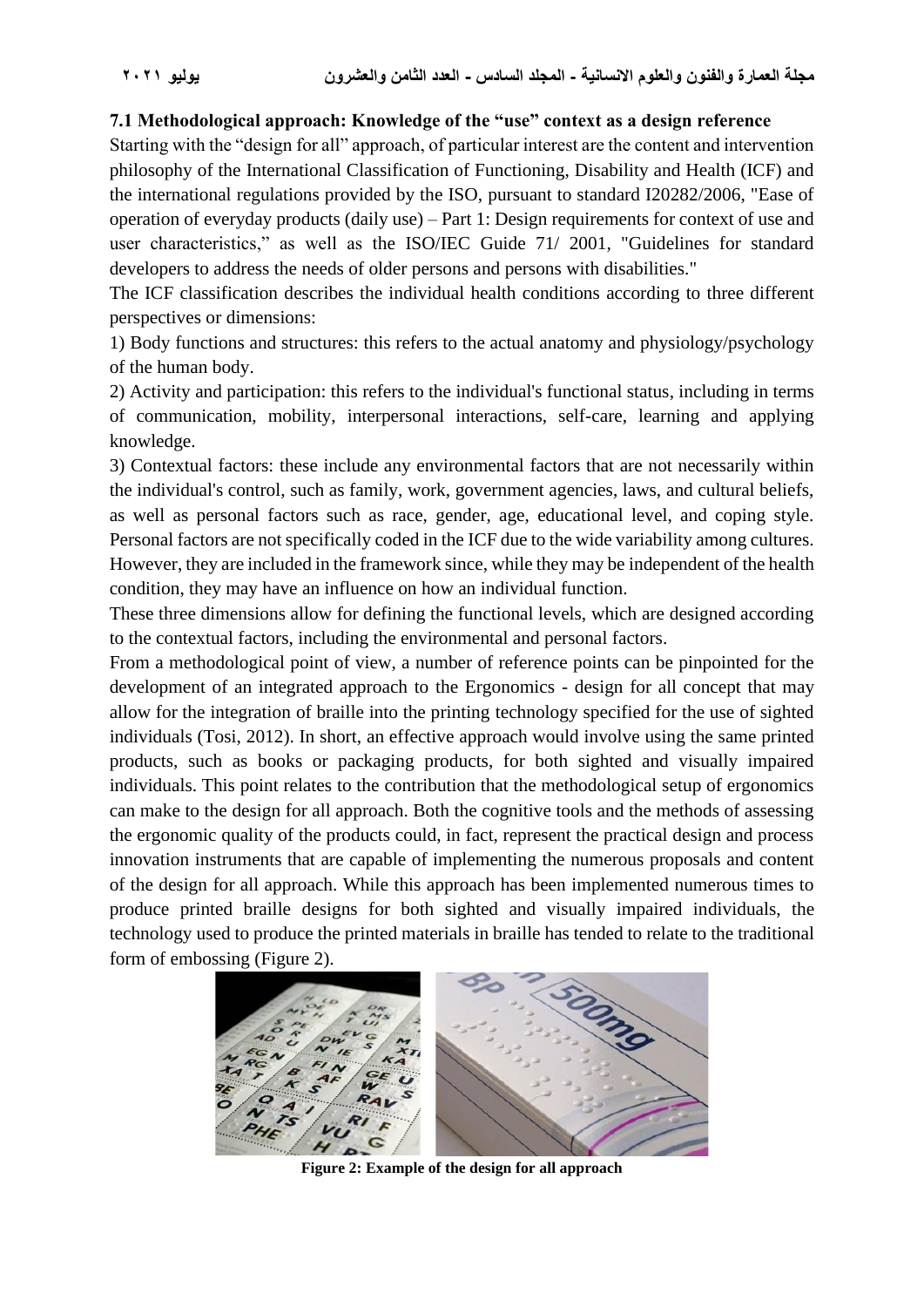## **8. Difference between traditional embossing and digital printing**

Both methods present a form of assistive technology. A braille embosser works by embedding raised dots onto a piece of paper within a computer file translated into braille language (techopedia.com, 2019). Meanwhile, digital printing technology prints the dots onto paper using ink, with the thickness of the ink dots creating the structure of the raised braille characters.

## **8.1 Digital printing**

### **8.1.1 The b.my.jet laser printer**

The European Union's research and innovation program, Horizon 2018, funded the development of a digital printer through a powered project involving British and Hungarian engineers. The resulting "b.my.jet" printer produces digitally printed tactile matter in the form of braille, as well as figures, maps, and graphics. This allows for instant access to a wide range of braille material at a significantly reduced cost compared to the current embossing technology. The end goal is to create a desktop printer that will also include scanning and "copy to braille" capabilities. This digital printing process differs from the traditional embossing methods, which are analog-based, inflexible, and not "on-demand" for users. The new printer will be developed as a desktop device with operating costs comparable to those of a laser printer. This advance in technology will broaden the scope of printed materials in general and, while the primary aim is to empower blind and partially sighted users, it could have further applications in areas such as educational therapy (BrailleJet report, 2018, Figure 3a).

### **8.1.2 Azon inkjet printers**

Azon printers used in conjunction with the Azon RIP software can print up to five layers in the inline mode. Here, through changing the resolution and the number of nozzles, and through using the fading technique, individuals can create raised prints of up to 2 mm, which means they can print regulation-standard braille in ink (Micro Piezo Head, 2019). One of the more effective accessories used with such technology is the Rotax adapter that allows for printing on a vast range of cylindrical objects with diameters ranging from 41 to 127 mm and heights of up to 279 mm. Printing on cylindrical and cone objects such as glasses, cups, candles, tubes, cans, tanks, or vases allows for creating, for example, awards, tactile signage, and a wide variety of packaging (azonprinter.com, n.d, Figure 3b).

#### **8.1.3 Roland Versa UV LEF-12i UV printer**

UV printing technologies can be used to print onto virtually any object. In addition to the breadth of applications made possible with CMYK UV ECO inks, the gloss ink unlocks even more possibilities. This ink can be printed in layers to achieve tactile effects and 3D textures, making it an ideal solution for high-volume braille applications. The machines range in size from the benchtop Versa UV LEF-12i UV printer to a wide-format S-Series, and can be used to print braille directly onto signage or packaging (Rolanddga.com, 2020)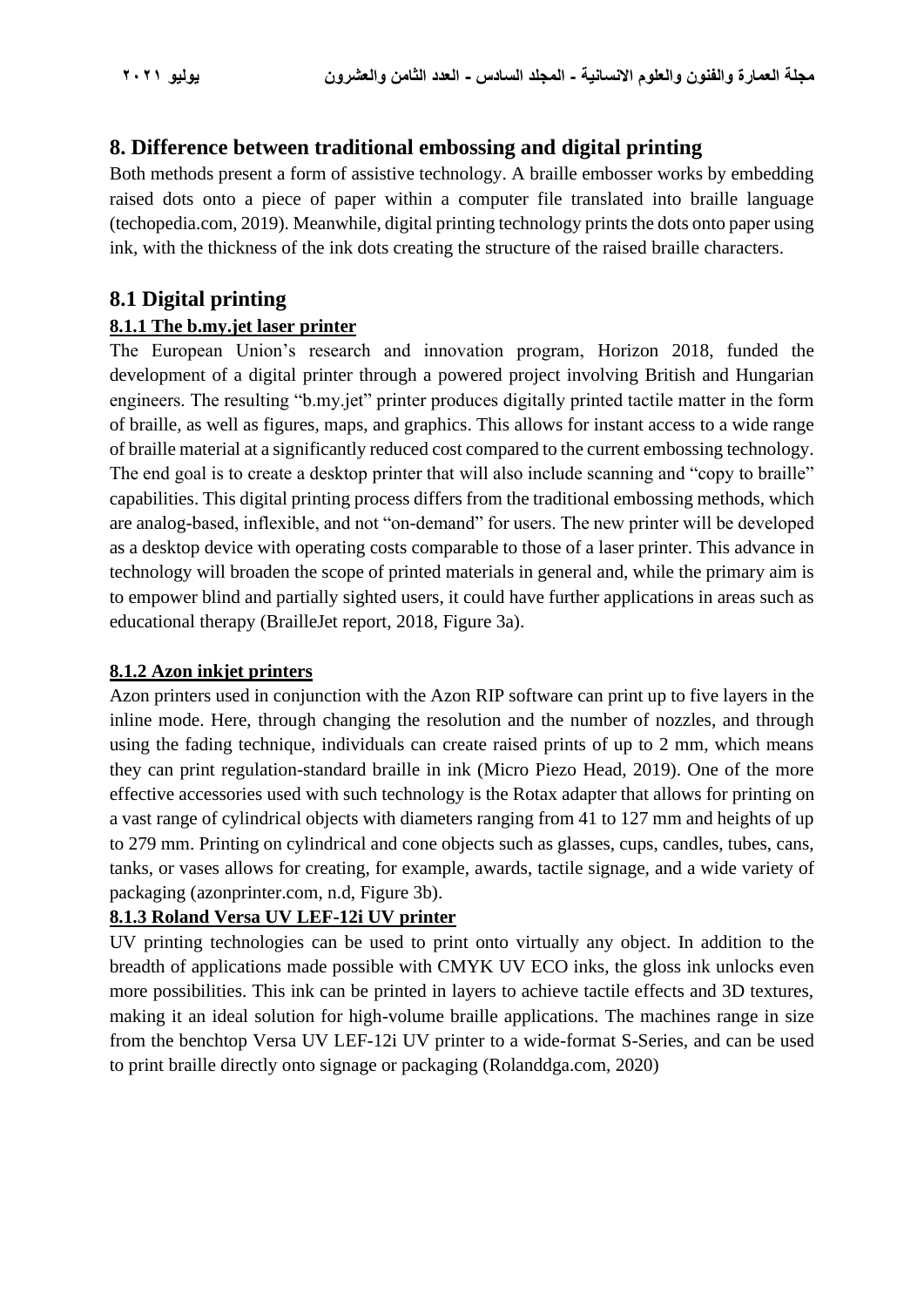

**Figure 3: a) Braille Jet printer (source: EU research program), b) Azon Razor inkjet printer (source: Azon)**

#### **8.1.4 Samsung collaboration: "Touchable ink innovation"**

Samsung has developed a type of ink that allows any home or desktop laser printer to be transformed into a braille printer that produces a braille font through mixing embossing powder with ink, which, when heated, becomes raised much like embossed characters. The "touchable ink" development project was a collaboration involving Samsung, the Thailand Association of the Blind, and a chemistry professor at Thammasat University. Users can simply replace their ink cartridge with the touchable ink cartridge before changing the selected document to a braille font type, printing it out and then heating it with a general heating device. Testing has been carried out with visually impaired participants from the Thailand Association of the Blind. Here, more than 90% stated that the resulting text was readable, smooth, and comfortable (Samsung, 2020, Figure 4).



**Figure 4: a) The ink before any other solutions are added, b) the ink created through mixing embossing powder**

with ink, **c)** the printing paper becomes braille paper after printing using the touchable ink, **d)** test 1 from the Thailand Association of the Blind using an aspirin printed product, **e)** test 2 from the Thailand Association of the Blind using tactile mapping.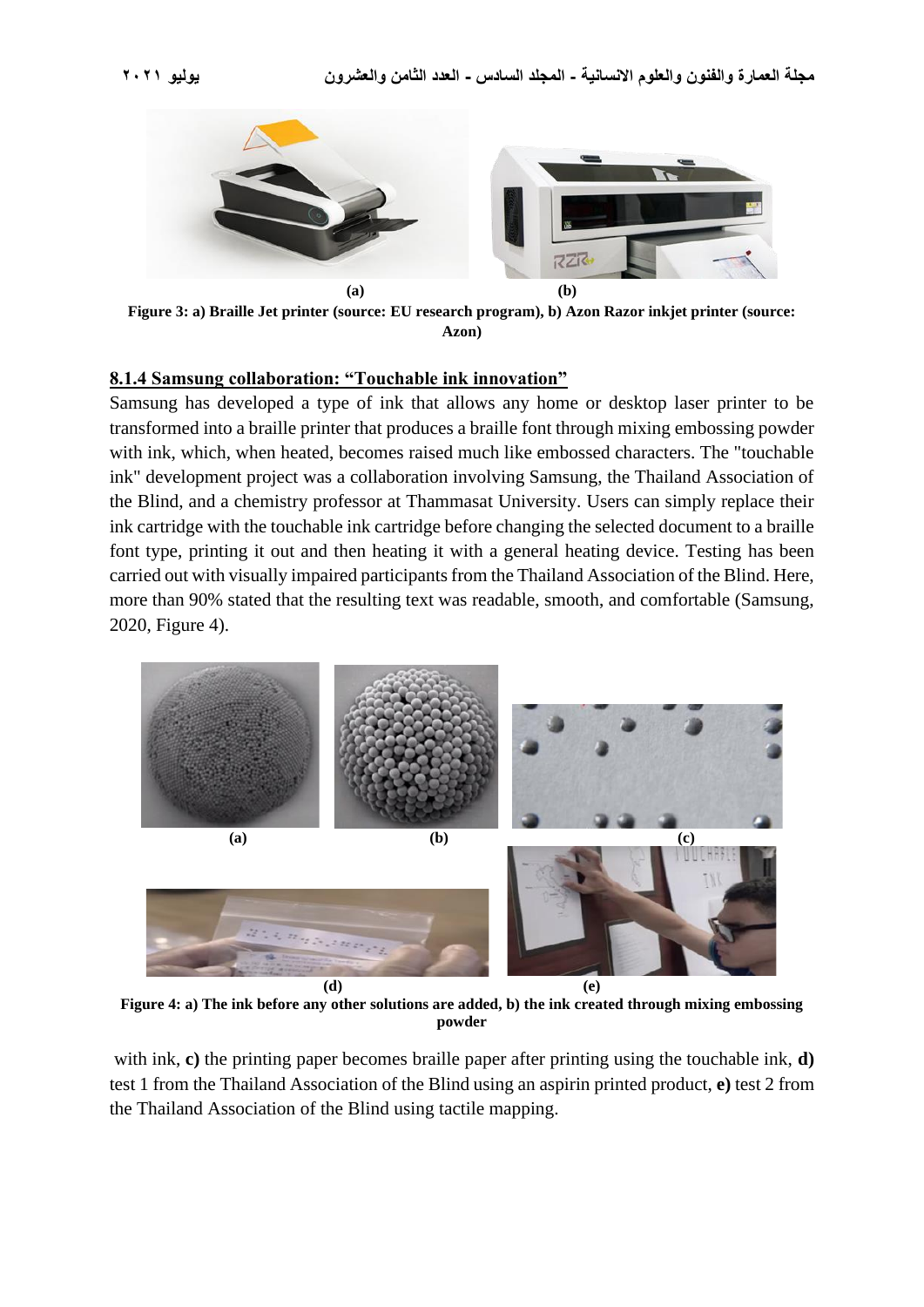## **9. The experimental study and the ergonomics questionnaire**

## **9.1 Protocol**

This study focuses on analyzing the difficulty and the level of comfort involved in traditional embossing and digital printing prototypes in relation to reading braille text. Here, the paper investigated and evaluated the physical characteristics of the braille code printed on the documents and packaging, largely in terms of the height of the braille characters that allow for tactile reading. the author adopted the use of interviews, in which the aim of the study was introduced before the interviewees were asked for their opinions on different aspects of the study that were deemed as important. A survey was also carried out involving four visually impaired users.

## **9.2 Experimental**

### **9.2.1 First experiment: Traditional braille production (paper embossing)**

The first part of the practical traditional embossing was carried out using the following steps:

1. Preparing the design for both sighted and visually impaired people (design for all) including text and images related to the same point of view of the main subject using Microsoft Word.

2. Two tactile training diagrams of varying complexity were chosen from real photos and then applied as vector images.

3. Commencing the print design for the sighted people using a Canon image PRESS C10000VP/C8000VP machine.

4. Using the following applied tools and workflow to produce the final traditional embossed braille tactile prototype:

- using the INDEX Braille Box V5 machine for traditional embossing
- opening the Duxbury Braille Translator program, then opening the saved word.doc and importing the file
- choosing the language
- from the dropdown menu, selecting Global  $\rightarrow$  Embosser setup, Document  $\rightarrow$  Page Numbering
- selecting File  $\rightarrow$  Translate, Layout menu  $\rightarrow$  Picture  $\rightarrow$  Add
- selecting File  $\rightarrow$  Emboss

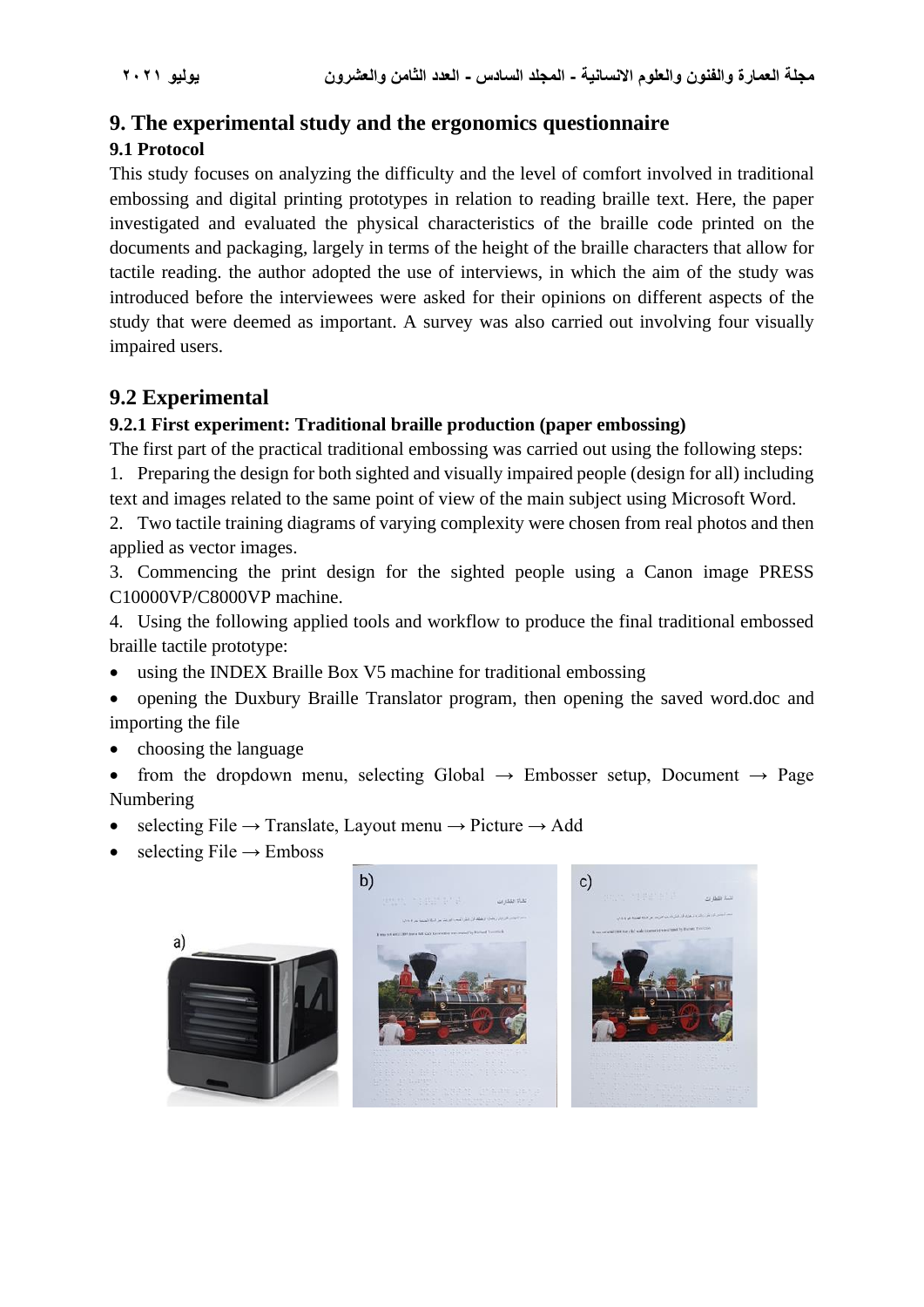

**Figure (5): a)** INDEX Braille Box V5 machine, **b)** the design for all after printing on the Canon image PRESS C10000VP/C8000VP for sighted people merged with the second production process for the visually impaired people embossed on the INDEX Braille Box V5, including text only for the visually impaired people on Bristol matte uncoated paper with a weight of 150 gm, **c)** the same process using Couche gloss-coated paper with a weight of 150 gm, **d)** NUMBER (C) in addition of adding the embossed train picture for the visually impaired people above the printed train picture for the normal people, **e)** separated embossing of the traditional braille for the train picture, **f)** another trial of a complicated train with a lot of details after translated into traditional braille embossed dots, **g)** Tactile dots result zoom in shows dots explosions causes dots pin heads in Bristol matte uncoated paper, **h)** Tactile dots result zoom in shows dots explosions causes dots pin heads in Couche gloss- coated paper and the image shows that explosions in Couche gloss- coated paper were much more than the other dots explosions in Bristol matte uncoated paper

#### **9.2.2 Second experiment: Digital printing braille production (ink embossing)**

The second part of the practical test involved digital printing using inks for braille tactile design, the following steps:

1. With the previous prepared design for all. I started with printing the image for sighted people on the same digital printing machine used in the first experiment.

2. Printing the design for sighted people on the Canon image PRESS C10000VP/C8000VP machine.

3. Using the following applied tools and workflow to produce the final digital printing braille tactile prototype:

Using a Roland versa UV LEF 300 printer for inkjet embossing.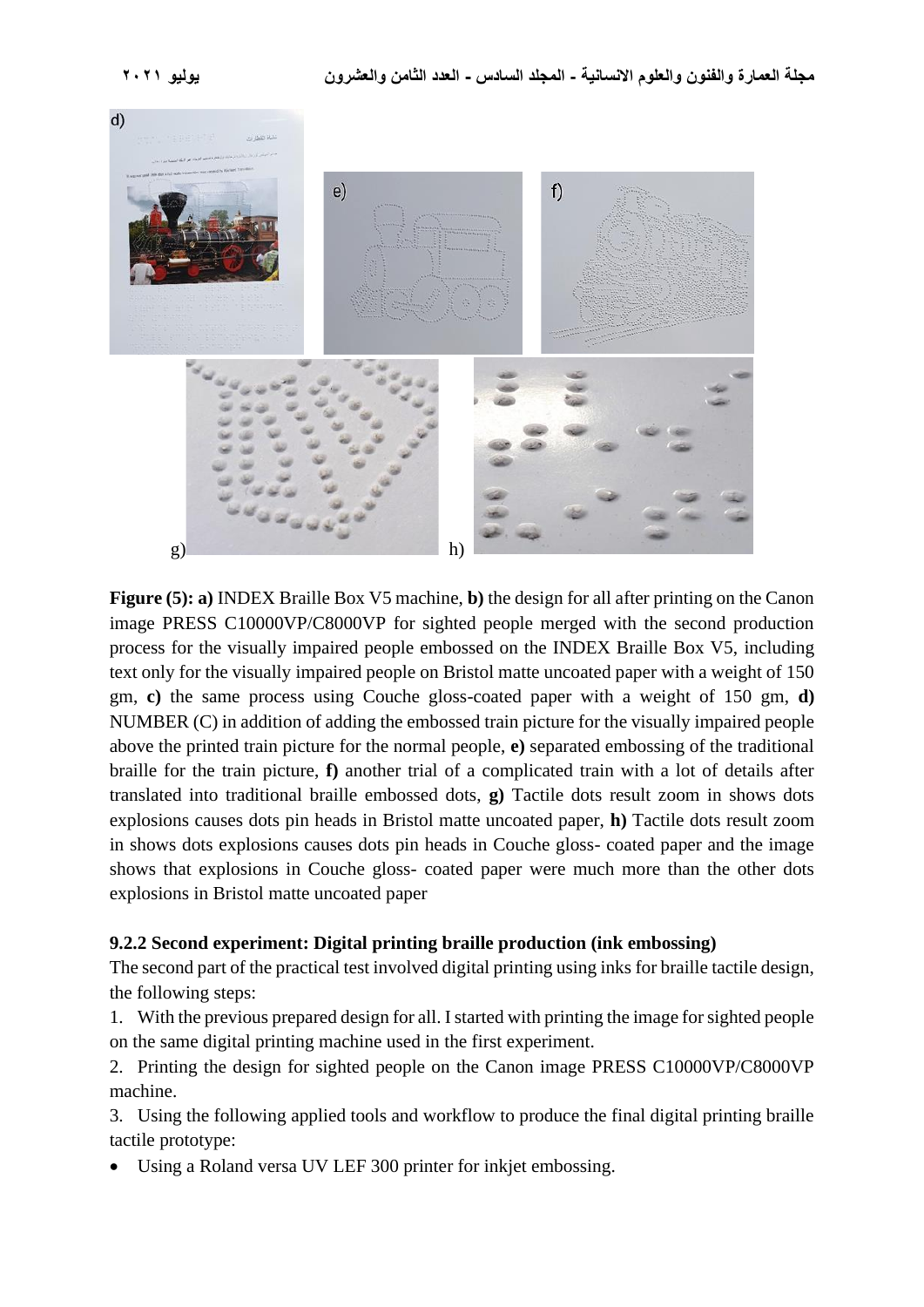• By using the Versa Works program and RIP interface, PDF file processing was carried out to the machine/

• Using an ink calculator to estimate the amount of ink needed for the job, and the appropriate number of layers were added as follows:

o for dots with a height of 0.3 mm, three ink layers were added.

o for dots with a height of 0.6 mm, six ink layers were added.

o for dots with a height of 1.2 mm, 12 ink layers were added.



**Figure (6): a)** The ink dots result of the train with height almost 1.2 mm (without dot gain), **b)** ink dots result even the space is too small between dots and the dots itself is too small for a specific details if needed, still it shows a precise and very accurate dots without dot gain, the inks height 0.5 mm, **c)** Tactile braille Alphabet embossing with inks with height almost 1.2 mm, **d)** Tactile braille Alphabet embossing with inks with height almost 0.3 mm, **e)** Roland versa UV LEF 300 machine for ink jet embossing, **f)** The train braille illustrations printed by digital printing method, **g)** The design for all after print on the Canon image PRESS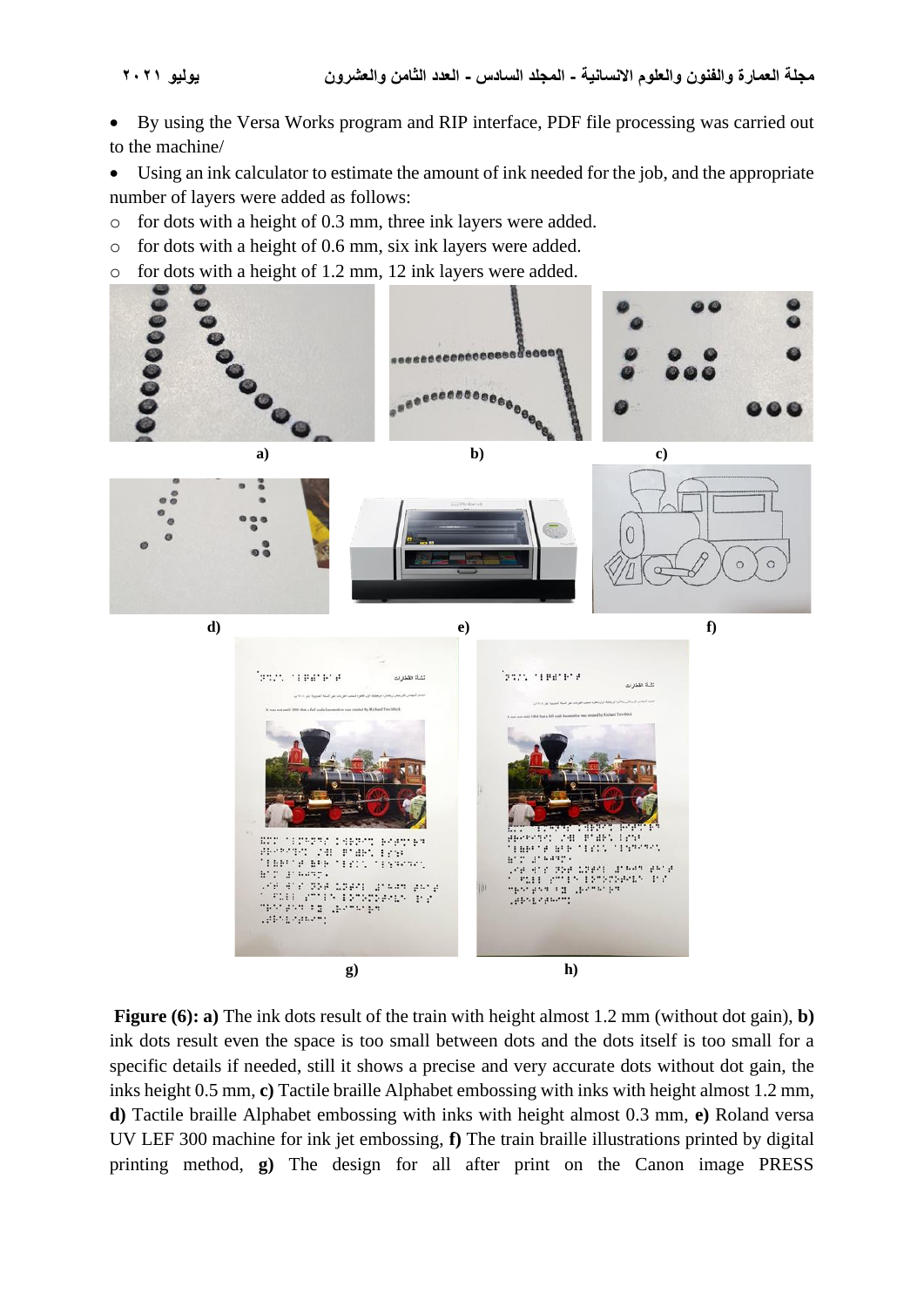C10000VP/C8000VP for normal sighted people merged with the second production process for the visually impaired individuals embossed on the Roland versa UV LEF 300 include text only for the visually impaired individuals on Bristol matte uncoated paper weight of 150 gm with a dots height 0.3 mm, **h)** The design for all after print on the Canon image PRESS C10000VP/C8000VP for normal sighted people merged with the second production process for the visually impaired individuals embossed on the Roland versa UV LEF 300 include text only for the visually impaired individuals on Couche gloss-coated paper weight of 150 gm with a dots height 1.2 mm

## **10. The questionnaire interviews**

The interviews were divided into several sections with each related to a specific aspect. At each stage, the interviews were free to express any ideas regarding the topic in question. The questions included the following:

#### **1. A few personal questions**

- Name, age, job status (if they have), vision status, age at which they became blind.

**Answer:** There were three men and one girl, who were aged 13, 18, 23, and 42. Three were born blind and one lost his sight a year and a half after birth. The vision status for all is "totally visually impaired."

#### **2. Braille**

- How familiar are you with braille?

**Answer:** All of them have the ability to read using braille from kindergarten age (i.e., they had 8, 13, 18, and 37 years' experience of reading using braille, respectively). Three were still in education and one is employed.

- What are the advantages and disadvantages of using braille and what are the attendant practical problems?

**Answer:** They all consider being able to use braille as an achievement, with the main advantage being that it allows them to connect with sciences, education, culture and other areas. Unfortunately, it does not encompass everything and they still hope that braille could help enhance their imagination or their cognitive awareness, despite the opinions of the experts. However, there is a practical problem in that children often find that traditional braille feels like "pins" and is neither smooth nor comfortable.

- Do you use braille for reading books, packaging, banking buttons, etc.?

**Answer:** The only braille content here in Egypt is in books and the ATM buttons, with no packaged goods including braille such that visually impaired people can differentiate between, for example, medicines which they make a special way by butting a sign to know the medicine packaged one from each other. There are also no roads signs written in braille.

- What kind of braille-based devices do you use, if any?

**Answer:** Three of the participants do not have any devices for reading braille, only reading books and maps if they find them in the education labs. Meanwhile, one participant has an electronic device called Human ware Braille Note.

#### **3. Physical state of holding braille prints (books, newspapers, currency, packaging, etc.).**

**Answer:** All the participants preferred to place the braille books or papers on a desk or table while reading them, which makes the process more convenient and comfortable.

- How do you hold the prints when you read them?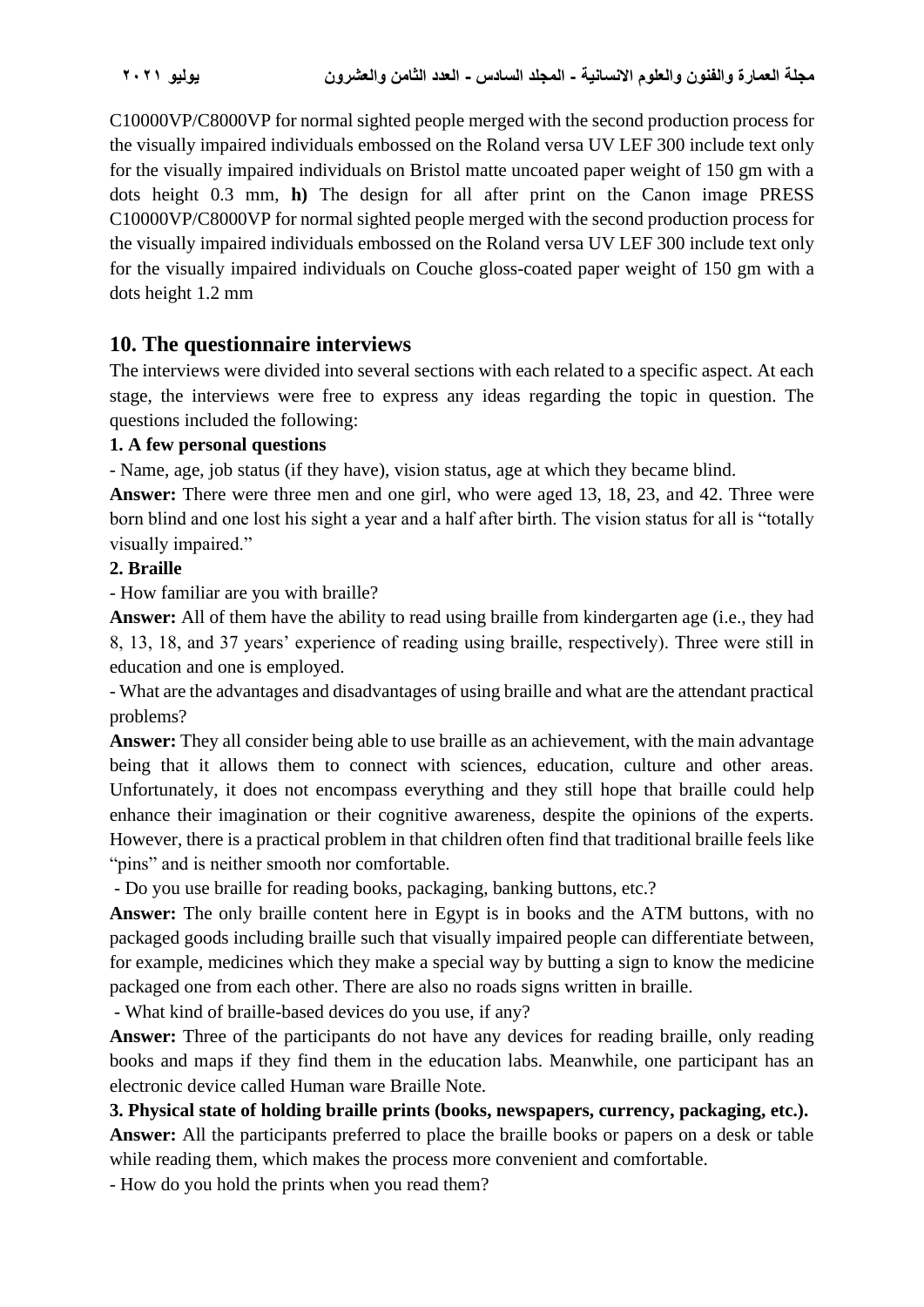**Answer:** All of the participants place the prints over their legs while reading them, which means they require more time to read them due to the instability.

- How do you prefer to hold the print (with the thumbs of both hands or with one of your pointing fingers)?

**Answer:** All the participants read with both of their hands using two or three fingers.

What are the main problems with reading prints?

1. Please score the following aspects of reading traditional braille embossed texts and digital braille printing texts from 1 to 4 (1 means you prefer traditional braille embossing tactile, 3 means you prefer braille digital printing tactile, 2 means they are equal, 4 means you are still not comfortable with either and that they require modifications).

If you choose number 4, please declare the modifications you suggest.

If you choose number 2, please clarify why?

**Answer:** Three of the participants chose number 3, while the fourth chose number 2, stating that he had found no difference between the two samples, having used braille for 37 years, which means he has no trouble with reading.

2. Please score the following aspects of illustrations produced with traditional embossing and digital printing from 1 to 4 (1 means you prefer the traditional embossing, 3 means you prefer the digital printing, 2 means they are equal, 4 means that you are still not comfortable with either and that they require modifications).

If you choose number 4, please declare the modifications you suggest.

If you choose number 2, please clarify why?

**Answer:** All four participants chose number 3 here, finding the digital printing to be superior to previous illustration techniques (i.e., traditional embossing).

3. Please score the following aspects of traditional embossing and digital printing from 1 to 4:

- speed
- accuracy
- easy to learn or to read
- height of the dots.

Here, 1 means excellent, 2 very good, 3 good, and 4 poor.

**Speed:** Three of the participants chose 1 here for the digital printing, meaning the speed of reading the digital printing was excellent, while they found the traditional sample to be slower to read. The fourth user found the traditional sample faster to read as each dot had a pin that annoyed him and he thus read faster.

**Accuracy:** Four of the participants chose 1 for both, while they did prefer the accuracy of the digital printing sample, especially with the illustrations. The users also expressed their desire to use digital printing for maps and detailed illustrations due to the higher accuracy.

**Easy to learn or to read:** Three of the participants chose 1 for the digital printing sample, which they found much easier as well as more readable, smooth, and comfortable than the traditional one, while the fourth found no difference between the two.

**Height of the dots:** Three of the users found both samples to be excellent, while the heights did vary with the digital printing sample. They found the height of 0.3 mm to be readable even though this was lower than what they were used to. In addition, the diameter of the ink dots appeared to be similar to that of the traditional braille method, without any notable gain.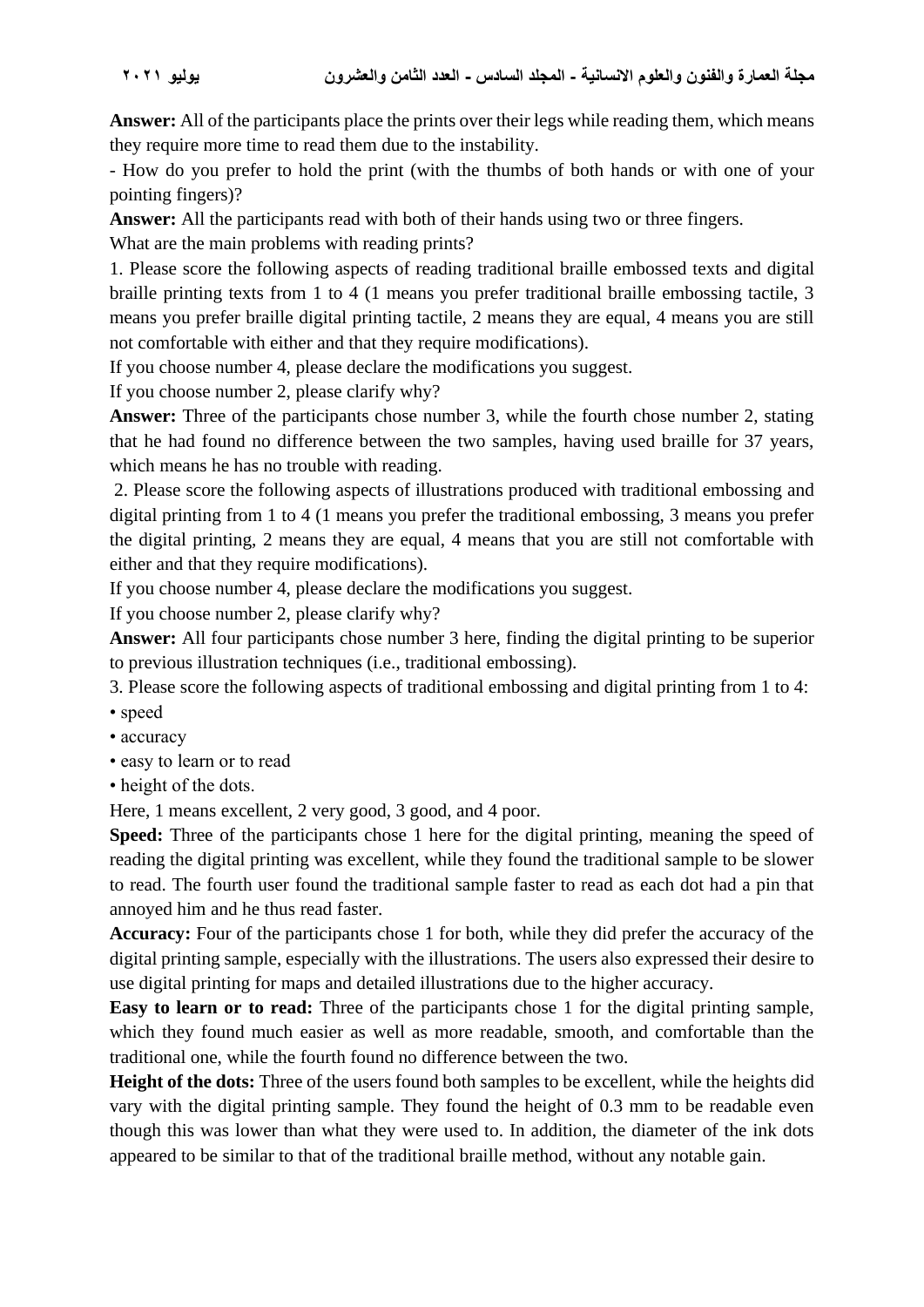## **11. Human Factors: Usability data at the experiment by the impaired individuals**

**Objective (performance) data analysis,** as recommended in ISO 9241-11 and ISO 17531- 2013 using the following aspects:

1. Visually impaired users rely heavily on touch feedback, while individuals who are both visually impaired and deaf are totally dependent on their sense of touch. None of our users were deaf, while they do use a hearing application for general assistance; however, this does not apply to everything, meaning braille remains the most important means of recognizing things for them. Thus, tactile technology could enhance the capabilities of the visually impaired by improving their navigation, ensuring it is both intuitive and discrete.

2. The author observed any errors of use and users notes. Here, it was found that the four braille users were unable to understand the detailed illustrations printed using traditional braille, while the digitally printed illustrations offered clearer, more detailed explanations for usage.

3. The author observed the users' performance during the reading and found that most of the users preferred to read the digitally printed text and illustrations and did not find the new method of production to be weak. They required no assistance with the digital braille printing text, even though the height of the dots was low, finding its usage to be very good with no need for additional tips or any reference to the instructions for use.

• The digitally printed braille, including the swell of the dots of the script, that was very comfortable to the users, while they found each dot of the traditional sample with a pin head that makes them feel less comfortable. Most of the participants thus call for the use of digital printing with inks.

• The younger participant was 13 years of age and always read children's magazines with text and illustrations suitable for that age group. Here, she suggested that digital printing must be used for these materials and she called for that purpose more than the other users.

4. The author did not interfere with the participants' independent and natural use of both forms of braille; however, they all had a problem with the traditional method in terms of understanding any additional details.

5. The author evaluated the physical characteristics of the braille code printed on the posters in terms of the height of the system that allows for tactile reading. It was verified that the height values of the digital printing were varied (0.3–1.2 mm), while with the traditional printing, the height was consistently about 1.4 mm without any ability to produce another height. The author measured the ease of reading with the different heights of the two methods. The heights were found to provide comfortable reading with the digital printing sample (even at 0.3 mm and still can recognize the texts without no need to try reading with that low height several times), with the users easily understanding the text. In fact, the younger participant found the circular dots of the digital printing to be extremely comfortable and that it felt more familiar, while she liked the medium-height dots ("as she said: not too high or too low").

6. The speed of reading completion was also measured, which was high for both samples, even with the lower heights of the digital samples. However, the speed with the illustrations in the case of the traditional sample was not so high and the users needed help. The number of attempts to understand the illustrations was also counted. Here, the traditional sample had to be read two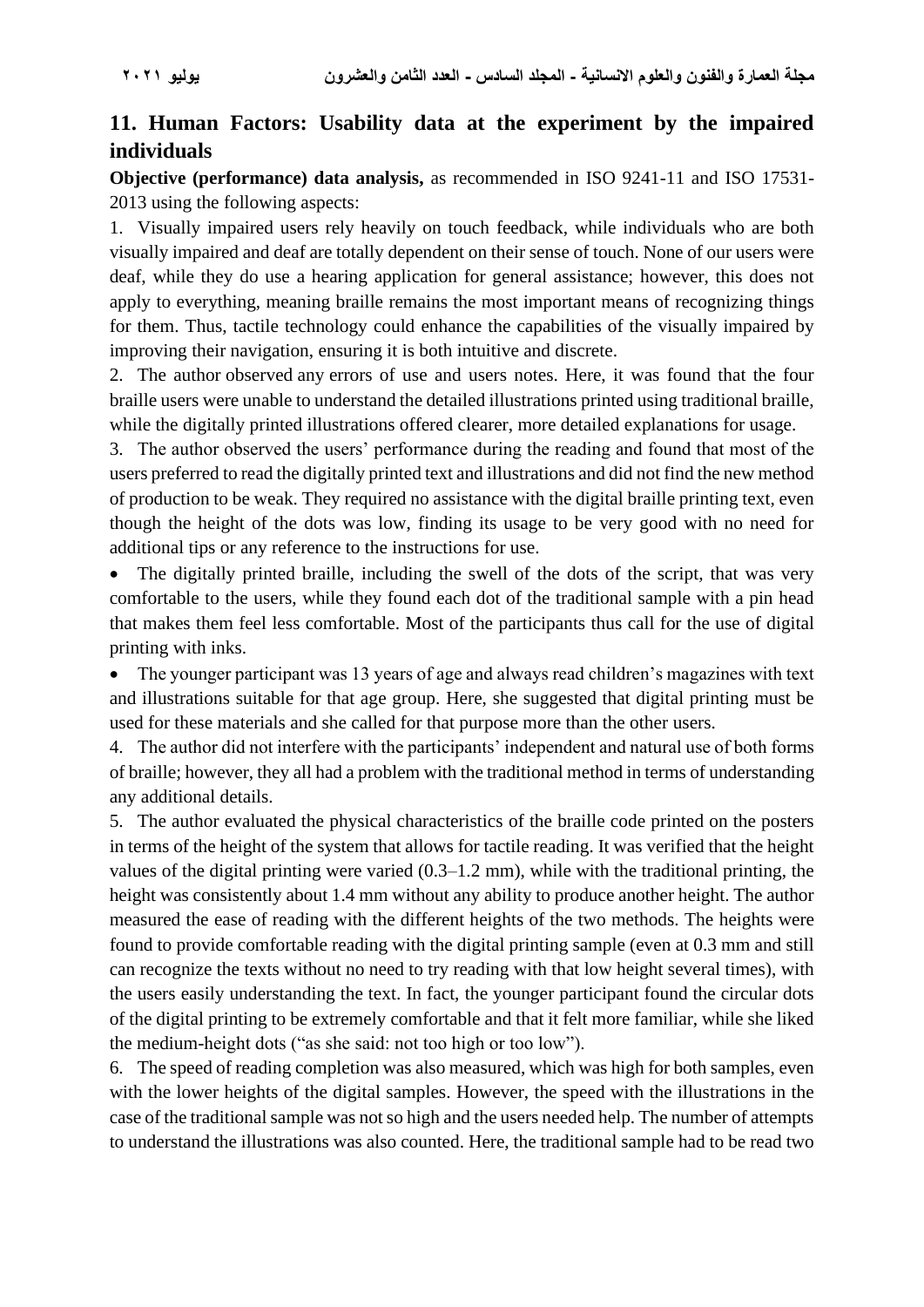or three times, while it was far quicker with the digital printing sample and little assistance was required.

7. It was found that the users preferred to read from the Couche gloss-coated paper than from the Bristol matte uncoated paper, for both forms of production.

8. Half of the users felt that the number of ink dots in the digitally printed illustrations could be reduced without the illustrations becoming more difficult to understand.

9. One of the users have an opinion that should be considered, is that some of the visually impaired people have hand touch and fingers sensation deficiency or low touch sensation and they need the highest dots ever, the author has found that the only way to handle that special case by using customized inks levels which can be variable in the digital printing braille, it can be made till height 2 mm while we cannot do the same with traditional braille production which its heights are fixed.

## **12. Discussion**

1. Braille producers are looking for diversify in their business and offer a wider range of products and services. This cannot be achieved using the traditional embossing braille, while it could be achieved using digital embossing printing braille.

2. While we now have various technologies related to digital braille printing, none have been scientifically studied or tested to prove their efficiency. However, the success of digital braille printing and its acceptance among the visually impaired have been very high throughout the world.

3. Digital braille printing samples have proven to be more ergonomically clear, smooth, and soft in comparison with traditional braille production.

4. Corners and sides, detailed illustrations not much easier for impaired people to find, unless they are used to use the print for many times, in spite of that digital printing dots ergonomics made a specific change on the visually impaired people point of view about the ability and ease of recognition of the objects.

5. In terms of morphology, specific information and detailed diagrams such as models of plants, they cannot be produced using traditional braille embossing, since each dot will cause a "paper explosion" where pin heads will appear. However, this would be possible using digital printing inks. By customizing the diameter of the ink film and the height of the tactile system's characters, digital printing can be used to present, for example, the detailed and delicate parts of plants such as leaves or maps …etc., which will offer a different point of view of the new designs among the visually impaired. In addition, when presenting the specific properties and features of illustrated objects, too much information could confuse and mislead visually impaired people, due to excessive amount of information to be printed and the reader can't recognize the tactile image. In brief, every object must be printed with an appropriate scale to make it easier to print and read.

6. Illustrated objects with specific details can be formed using different printing inks. Here, we could simulate grained objects (e.g. sand), rough objects (e.g. fruits), and smooth objects (e.g. leaves of grass).

7. Changing the height of the dots to be higher or lower, the number of dots, the distance between them, or even the diameter of the dots when printing illustrations allows for greater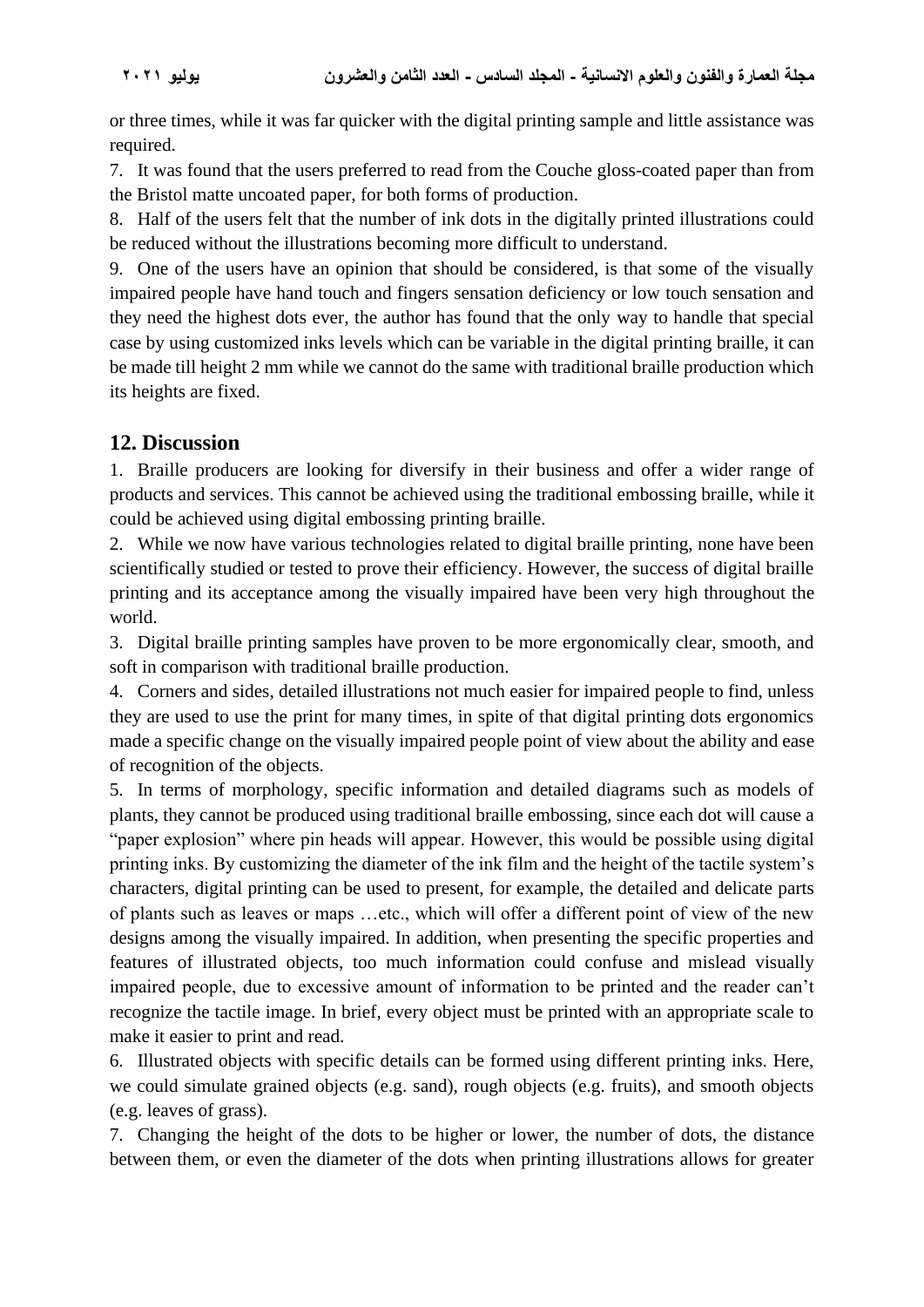flexibility than traditional embossing, which will improve the designs for visually impaired people and will present a new concept for the "design for all" approach.

8. Using digital printing with inks means different colors, transparent inks or UV varnish can be used. Here, while severely visually impaired people will not see the colors, they will help the designers to create aesthetic designs suitable for all without annoying the normal sighted people in their colors and feelings of the papers. For example, in our experiment, there were train on a poster for normal-sighted people and one of the trials involved placing the trains' one above the other, which proved difficult using the traditional braille method. In short, the paper explosions destroyed the image of the train for the normal-sighted people, while it could be printed digitally for example with transparent inks above the train of the normal sighted people and still they can see their train clearly.

9. Digital printing using Bristol matte uncoated paper consumes more ink than when using Couche gloss-coated paper due to the adsorption of the paper fibers to the ink droplets. In fact, all the visually impaired people preferred using the Couche gloss- coated paper. Thus, this type of paper was deemed to be the best with its low inks consumption and preferable by the visually impaired people.

10. The instability of the prints when reading them presented a practical problem for the visually impaired people, which was the case with both methods. Here, it was ascertained that the prints must be placed on a hard surface such as a desk.

## **13. Conclusion**

Books as well as places such as laboratories can be made more accessible for visually impaired people through modifications involving the integration of digital printing assistive technologies, which could provide tactile output ergonomics for the facilitation of practical observation. This will help visually impaired people interested in literature, geography, or the sciences to pursue their goal of achieving higher education and contributing to the development of science and technology. Meanwhile, in the areas of packaging, learning, advertising campaigns, road mapping, and detailed diagrams and signs, etc., digital printing embossing will be useful for the creation of unique products under the "design for all" approach aimed at both normal-sighted and visually impaired people. Here, if the integration of digital printing proves to be too expensive in certain cases, the author suggests merging the two methods of production, while the texts can be produced in the traditional way and the illustrations produced should be using digital printing. Overall, tactile display technology incorporating digital printing is a promising area for future products that will improve the lives of many people.

## **14. References:**

1. M. Zarif, A. Usman, N. Jafaar, Towards an Uthmanic Model of Quranic Orthography in Braille, GJAT, JUNE 2014, VOL 4 ISSUE 1, 41

2. S. Uma, I.S. Menaka, B. Basfore, k. Somasundram, R. Jaichandran, Prototype to help visually impaired person in reading printed learning materials using raspberry PI, International Journal of Engineering & Technology, 7 (3.1) (2018) 82-85

3. M. T. Dastenaee, Ergonolinguistics: New Approach in Linking Ergonomics and Linguistics, International Journal of Language & Applied Linguistics,3 (2), 2019, 50- 58